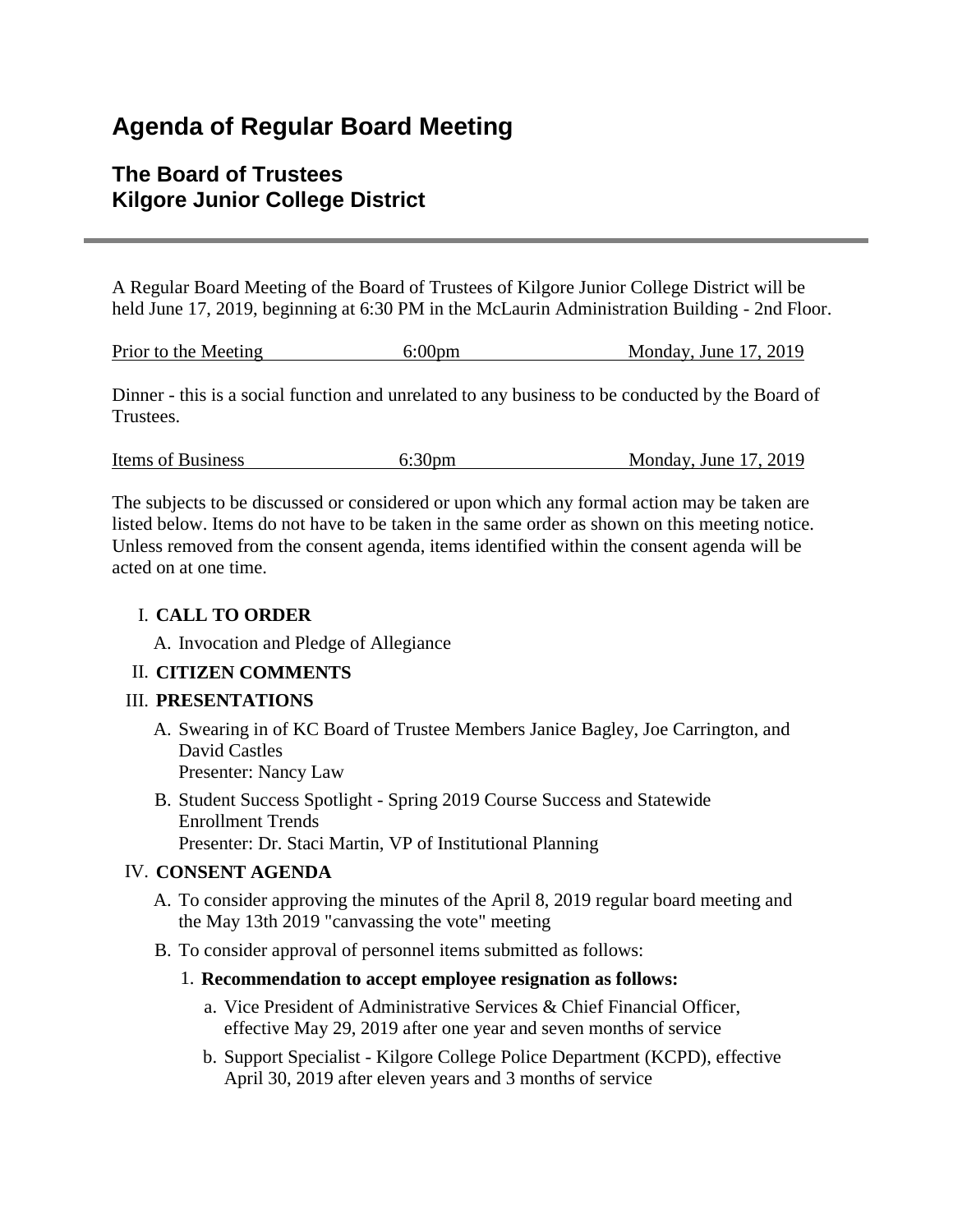- c. Associate Degree Nursing Instructor, effective August 31, 2019 after three years of service
- d. Admissions Counselor, effective May 6, 2019 after six months of service
- e. Payroll Generalist, effective May 24, 2019 after seven months of service
- f. Professional Support Assistant-Evening/CE Longview, effective May 24, 2019 after ten months of service
- g. Speech Instructor, effective August 31, 2019
- h. Institutional Research Analyst, effective June 14, 2019 after three years and four months of service
- 2. **Recommendation for renewal of employment contract as follows:**
	- a. Head Women's Softball Coach and Kinesiology Instructor, based upon the approved faculty salary schedule for the period of June 1, 2019 - May 31, 2020
- 3. **Recommendation for non-renewal of employment contract as follows:**
	- a. Nursing Assistant Instructor, effective August 31, 2019
- 4. **Recommendation to change employment as follows:**
	- a. Department Chair & Instructor, Accounting to Interim Instructional Division Dean of Business Computer Technology, effective July 16, 2019
	- b. Accountant to Assistant Controller effective May 8, 2019
	- c. Controller to Interim Chief Financial Officer, effective June 1, 2019
	- d. Assistant Controller to Interim Controller, effective June 1, 2019
	- e. Campus Security Officer to Police Officer, effective June 5, 2019

#### 5. **Recommendation for employment as follows:**

- a. Men's Assistant Basketball Coach, Student Development, effective April 18, 2019
- b. Women's Assistant Basketball Coach, Student Development, effective June 1, 2019
- c. Psychology Instructor, Arts & Mathematical Sciences effective September 1, 2019
- d. Professional Support Assistant Financial Aid & Scholarships, Financial Aid, effective May 20, 2019
- e. Support Specialist Switchboard Operator, Student Development, effective May 22, 2019
- f. Associate Degree Nursing Instructor, Science & Health Sciences, effective September 1, 2019
- g. Associate Degree Nursing Instructor, Science & Health Sciences, effective September 1, 2019
- h. Bookstore Manager, Business Office, effective July 1, 2019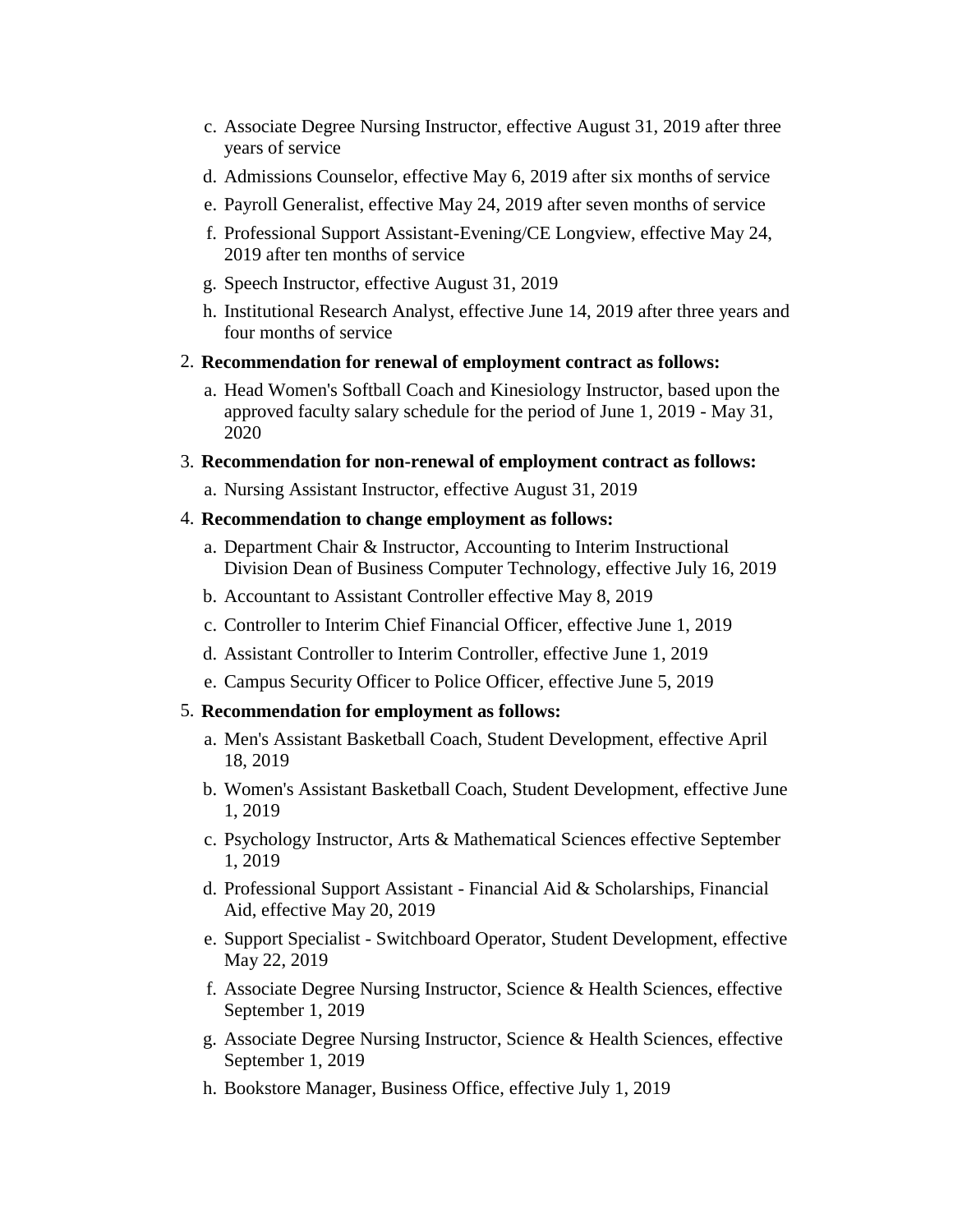C. To consider payment of legal fees for services rendered

## V. **EXECUTIVE SESSION**

Adjournment to executive session pursuant to Texas Government Code Sections 551.071 - 551.084, the Open Meetings Act, for the following purposes:

#### "**The Board has adjourned to executive session at \_\_\_\_\_\_\_p.m. on June 17, 2019**."

PERSONNEL: (Government Code 551.074)

LEGAL: (Government Code 551.071)

REAL ESTATE: (Government Code 551.072)

RECONVENING IN OPEN MEETING

**"The Board has reconvened in open session at \_\_\_\_\_\_\_\_p.m. on June 17, 2019."** IF, DURING THE COURSE OF THE MEETING COVERED BY THIS NOTICE, THE BOARD SHOULD DETERMINE THAT A CLOSED OR EXECUTIVE MEETING OR SESSION OF THE BOARD SHOULD BE HELD OR IS REQUIRED IN RELATION TO ANY ITEM INCLUDED IN THIS NOTICE, THEN SUCH CLOSED OR EXECUTIVE MEETING OR SESSION AS AUTHORIZED BY SECTION 551.001 ET SEQ. OF THE TEXAS GOVERNMENT CODE (THE OPEN MEETINGS ACT) WILL BE HELD BY THE BOARD AT THAT DATE, HOUR AND PLACE GIVEN IN THIS NOTICE OR AS SOON AFTER THE COMMENCEMENT OF THE MEETING COVERED BY THIS NOTICE AS THE BOARD MAY CONVENIENTLY MEET IN SUCH CLOSED OR EXECUTIVE MEETING OR SESSION CONCERNING ANY AND ALL SUBJECTS AND FOR ANY AND ALL PURPOSES PERMITTED BY SECTIONS 551.071-551.084, INCLUSIVE, OF THE OPEN MEETINGS ACT.

Should any final action, final decision, or final vote be required in the opinion of the Board with regard to any matter considered in such closed or executive meeting or session, then such final action, final decision, or final vote shall be at either: a. the open meeting covered by this notice upon the reconvening of this public meeting, or

b. at a subsequent public meeting of the Board upon notice thereof as the Board shall determine.

#### VI. **BOARD COMMITTEE REPORTS & ACTION ITEMS**

- A. Investment/Finance/Audit Committee Joe Carrington, Chair Presenter: Joe Carrington
	- 1. ACTION ITEM: To consider a resolution amending authorized representatives for TexPool
	- 2. ACTION ITEM: To consider approving a tax abatement for Wagner Tuning, LLC